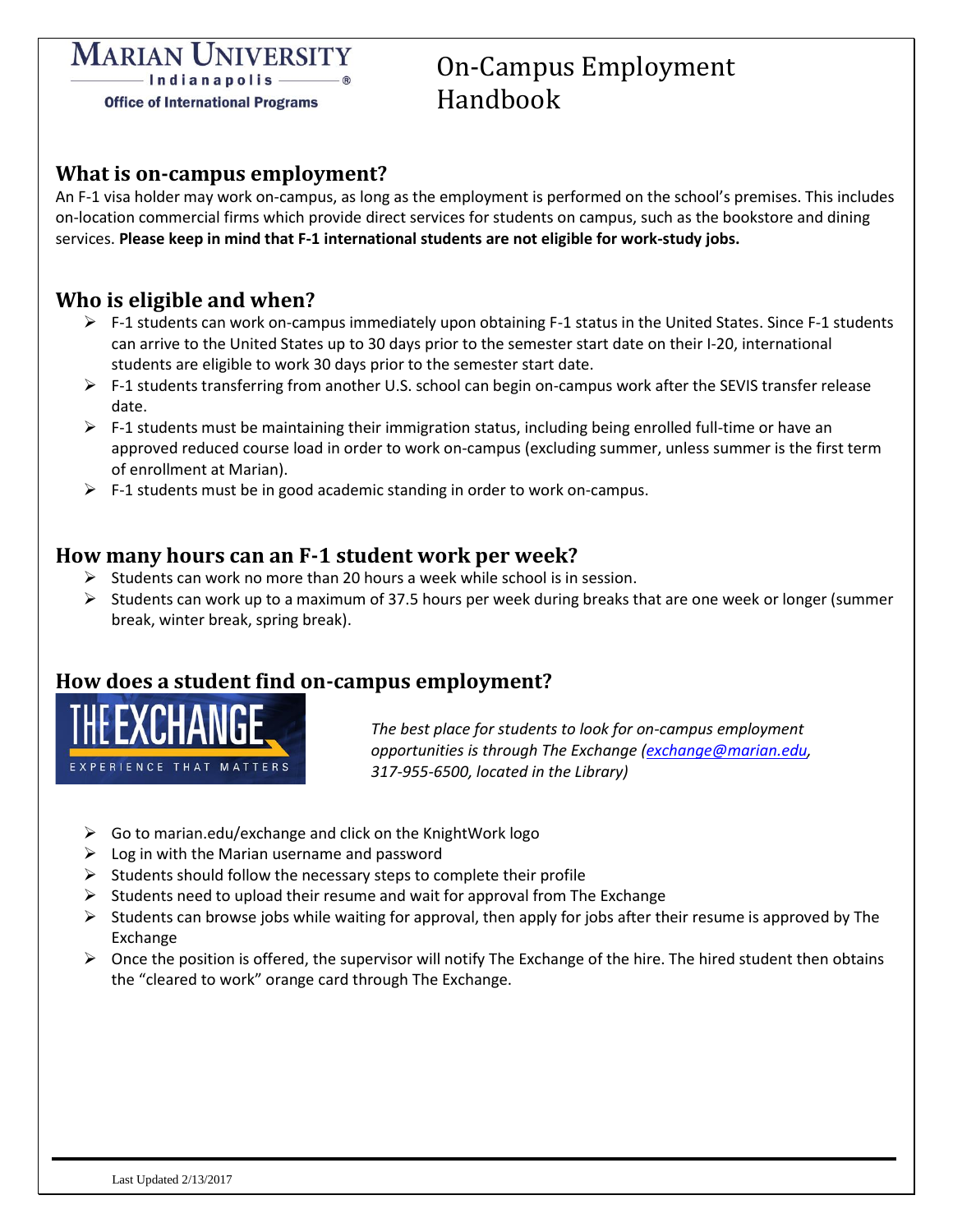# On-Campus Employment Handbook

# **What does the student do** *after* **finding an on-campus job?**

#### **Does the student already have a Social Security Number (SSN)?**

- $\triangleright$  If the student already has a SSN, he or she can take the "cleared to work" orange card directly to Human Resources.
- $\triangleright$  If the student does not have a SSN, please see the following section on obtaining one. The student must first apply for an SSN and have a receipt in order to process the employment paperwork needed for the "cleared to work" orange card from Human Resources.

#### **How does a student obtain a Social Security Number (SSN)?**

- $\triangleright$  The student should come to Julia in the Office of International Programs (109 Clare) to clarify the following instructions.
- The student's supervisor must fill out the SSN offer letter, included in this packet. The supervisor should **print the offer letter on letterhead**, complete the top portion, and then return it to the student. The student needs to meet with Julia to complete the bottom portion of the SSN offer letter.
- The student should take the completed SSN offer letter, immigration documents (I-20, passport, visa, and I-94), and Social Security Application Form (called SS-5; which is also attached) to the nearest Social Security Administration (SSA).

#### **The nearest Social Security Administration is located at 6745 NETWORK PL, INDIANAPOLIS, IN 46278 Hours: Monday, Tuesday, Thursday, Friday (9 a.m. to 4 p.m.) Wednesday (9 a.m. to 12 p.m.)**

#### **All times are subject to change. Check their website for any time changes before going.**

- $\triangleright$  One cannot apply for an SSN more than 30 days before the employment start date. The student also must have an active status in SEVIS. For new students and transfer students, be sure that your SEVIS status is active before going to the SSA.
- $\triangleright$  The SSN card will be mailed to the student in about 2 weeks. Sign the card and keep it in a secure place. Do not take a picture of the card or store the number in a phone.
- $\triangleright$  Once the student receives the card, he or she should immediately take it to Human Resources in Marian Hall.

# **What other items are needed to complete the on-campus employment process?**

Once the student is offered the position and receives the "cleared to work" orange card from The Exchange, and has an SSN or SSN application receipt, the student needs to meet with the Human Resources office to complete a **criminal background check** and **new hire packet**. This new packet contains important items such as:

- $\triangleright$  New Hire Information Sheet
- $\triangleright$  I-9, Employment Eligibility Verification
- $\triangleright$  Tax Withholding Forms, such as W-4 (federal taxes) and WH-4 (state taxes). For resources on completing the W-4 as a non-resident alien, please see the employment page of the Office of International Programs at http://www.marian.edu/international-programs/international-student-and-scholar-services/employment
- ▶ Direct Deposit Form

Once students complete the above process with Human Resources (HR), they will sign your "cleared to work" card. Give your HR signed "cleared to work" card to your supervisor.

#### **You cannot begin work until your "cleared to work" card is SIGNED by HR.**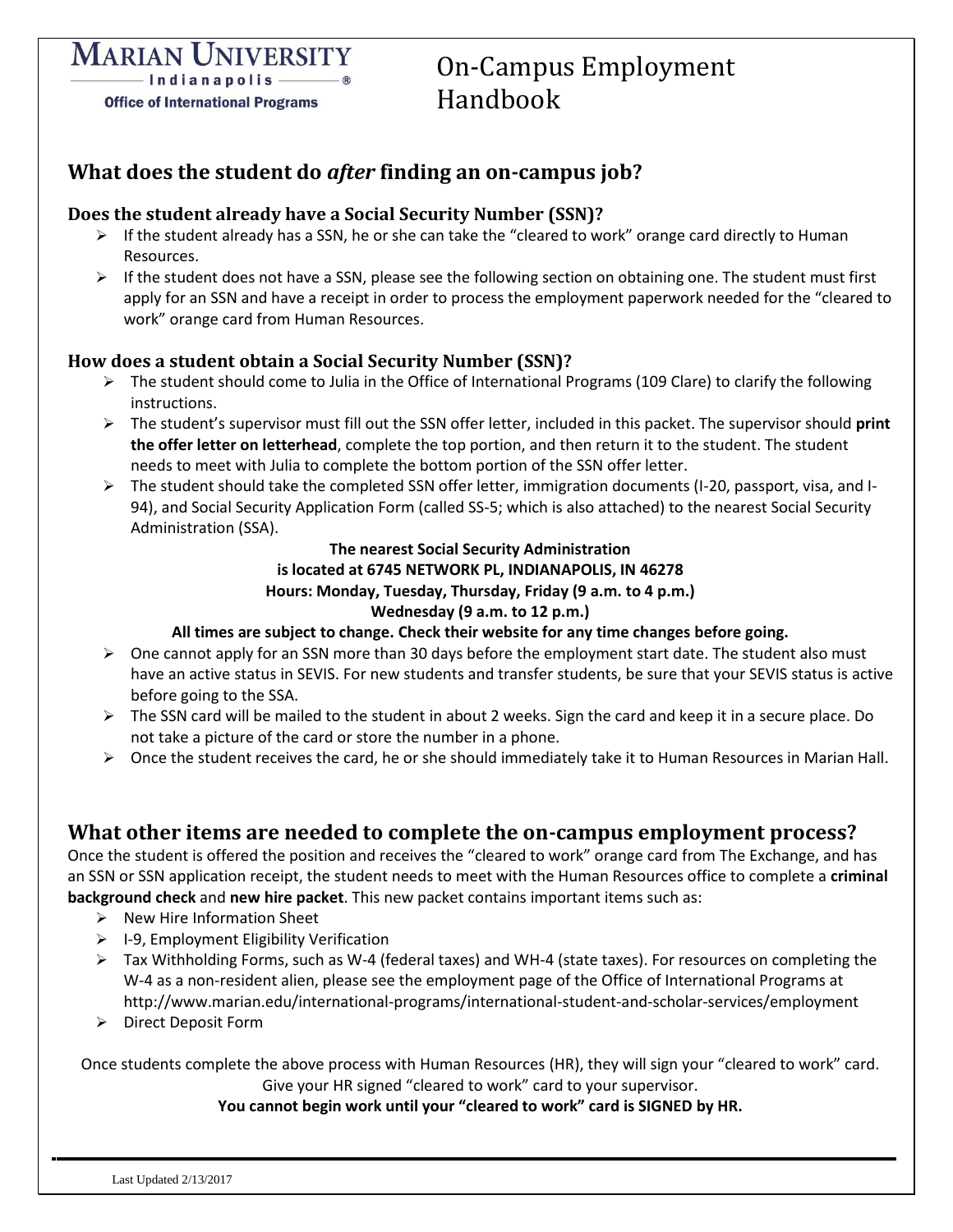

# On-Campus Employment Handbook

# **Frequently Asked Questions**

*Can I obtain a SSN before having a job offer?* No, as an F-1 student, you are only eligible for a SSN during your degree program if you can present an offer letter.

*Does my on-campus job have to relate to my major?* No, your on-campus job does not have to relate to your major. Off-campus employment, on the other hand, does have to relate to your major.

*Do I need to inform the Office of International Programs that I changed on-campus jobs?* Currently, you do not need to report on-campus job changes with the Office of International Programs.

*Can I work at another school's campus for on-campus employment***?** No, the on-campus employment rules are for employment at Marian. If you are interested in working off-campus, even at other university, you need to apply for Curricular Practical Training (CPT) or Optional Practical Training (OPT).

*Can I work for more than one Marian employer?* Yes, you may work more for than one campus employer as long as you do not exceed the hours per week as described above. Be sure to notify Human Resources of all oncampus employment opportunities.

*Can I work on-campus after I complete my degree program?* After you graduate (in accordance with the end date on your I-20), you are *not allowed* to work on-campus unless you have Optional Practical Training (OPT) approval from the U.S. government.

*Can I work while I am waiting for my Social Security Number (SSN)?* Yes, as long as you have applied for an SSN and present the application receipt to the Human Resources office.

*Do I have to be enrolled in summer in order to be eligible to work on-campus in the summer?* **You do not need** to be enrolled in the summer to be allowed an on-campus summer job, unless you are a new student to Marian University starting classes in the summer term.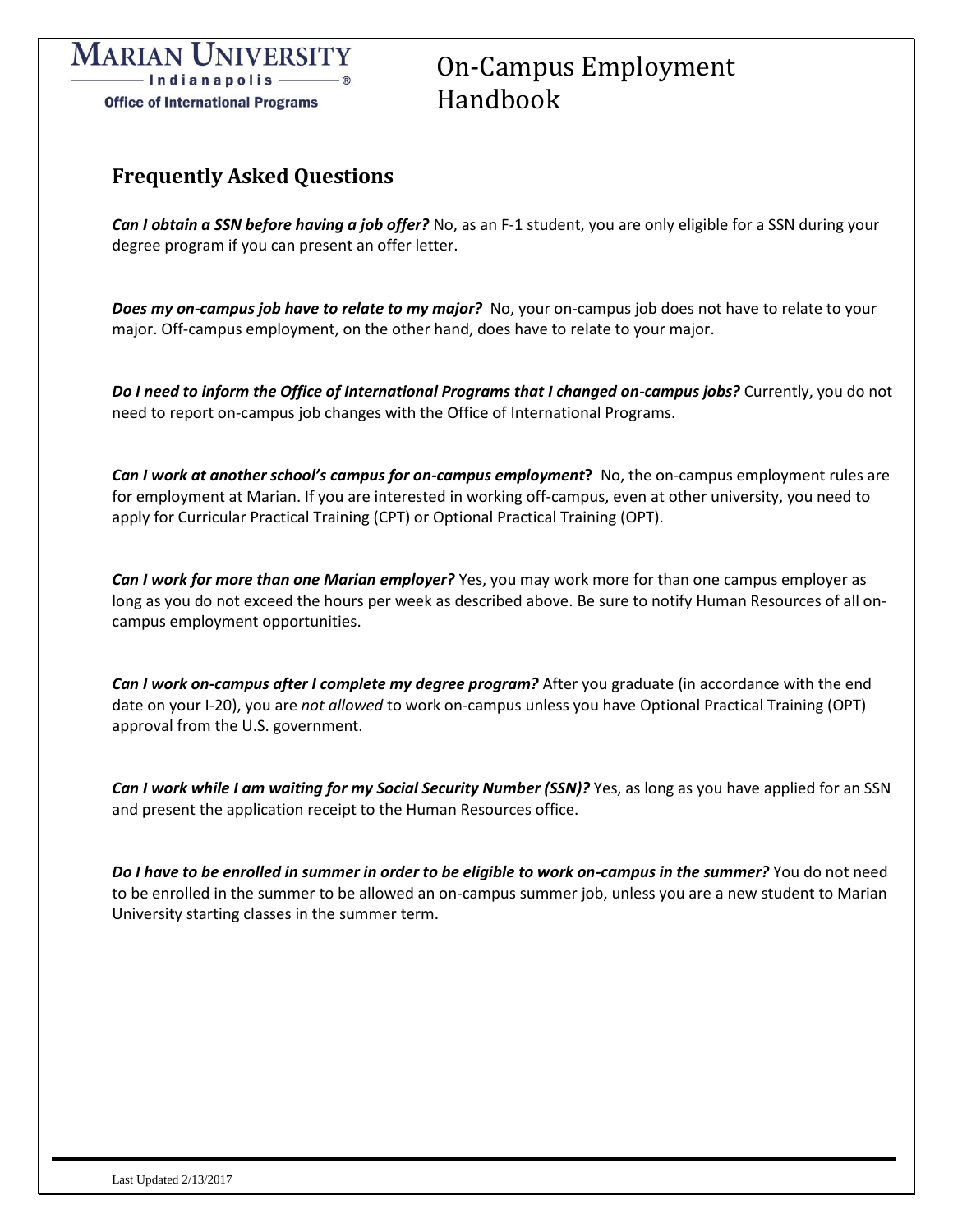Date and the set of  $\sim$ 

This is evidence of on-campus employment for \_\_\_\_\_\_\_\_\_\_\_\_\_\_\_\_\_\_\_\_\_\_\_\_\_\_\_\_\_\_\_\_\_\_\_\_\_\_\_\_\_\_\_\_\_\_.

(Name of F-1 student)

Nature of employment:

Start Date: \_\_\_\_\_\_\_\_\_\_\_\_\_\_\_\_\_\_\_\_ Number of Hours/Week: \_\_\_\_\_\_\_\_\_\_\_\_\_\_\_\_\_\_ Maximum while school is in session: 20 hours/per week Maximum during official break: 37.5 hours/week

**Employer Contact Information:** 

\_\_\_\_\_\_\_\_\_\_\_\_\_\_\_\_\_\_\_\_\_\_\_\_\_\_\_\_\_\_\_\_\_\_\_\_\_\_\_\_\_\_\_\_\_\_\_\_\_\_\_\_\_\_\_\_ (On-campus office where the student will work)

 $317-$ 

(Employer Telephone Number)

\_\_\_\_\_\_\_\_\_\_35-0868175\_\_\_\_\_\_\_\_\_\_\_ (Employer Identification Number)

**By completing and signing this employment verification document, I understand that:**

- **1.) This student may work up to, but no more than, 20 hours/week while school is in session and 37.5 hours/week during official school breaks.**
- **2.) This student may only work on campus.**

\_\_\_\_\_\_\_\_\_\_\_\_\_\_\_\_\_\_\_\_\_\_\_\_\_\_\_\_\_\_\_\_\_\_\_\_\_\_\_\_\_\_\_\_\_ (Name and Title of Student's Immediate Supervisor)

\_\_\_\_\_\_\_\_\_\_\_\_\_\_\_\_\_\_\_\_\_\_\_\_\_\_\_\_\_\_\_\_\_\_\_\_\_\_\_\_\_\_\_\_\_ (Immediate Supervisor Signature, no stamps)

**\*\*\*\*\*\*\*\*\*\*\*\*\*\*\*\*\*\*\*\*\*\*\*\*\*\*\*\*\*\*\*\*\*\*\*\*\*\*\*\*\*\*\*\*\*\*\*\*\*\*\*\*\*\*\*\*\*\*\*\*\*\*\*\*\*\*\*\*\*\*\*\*\*\*\*\*\*\*\*\*\*\*\*\*\*\*\*\*\*\***

**This section is for reserved for the International Student Support Specialist's use only.)**

**Typed or printed name of Designated School Official (DSO)**

**\_\_\_\_\_\_\_\_\_\_\_\_\_\_\_\_\_\_\_\_\_\_\_\_\_\_\_\_\_\_\_\_\_\_\_\_\_\_\_\_\_\_\_\_\_\_\_\_\_\_\_\_\_\_\_\_\_\_\_\_\_\_\_\_\_**

**\_\_\_\_\_\_\_\_\_\_\_\_\_\_\_\_\_\_\_\_\_\_\_\_\_\_\_\_\_\_\_\_\_\_\_\_\_\_\_\_\_\_\_\_\_\_\_\_\_\_\_\_\_\_\_\_\_\_\_\_\_\_\_\_\_**

**\_\_\_\_\_\_\_\_\_\_\_\_\_\_\_\_\_\_\_\_\_\_\_\_\_\_\_ \_\_\_\_\_\_\_\_\_\_\_\_\_\_\_\_\_\_\_\_\_\_\_\_\_\_\_\_**

**Signature**

**Date** Phone Number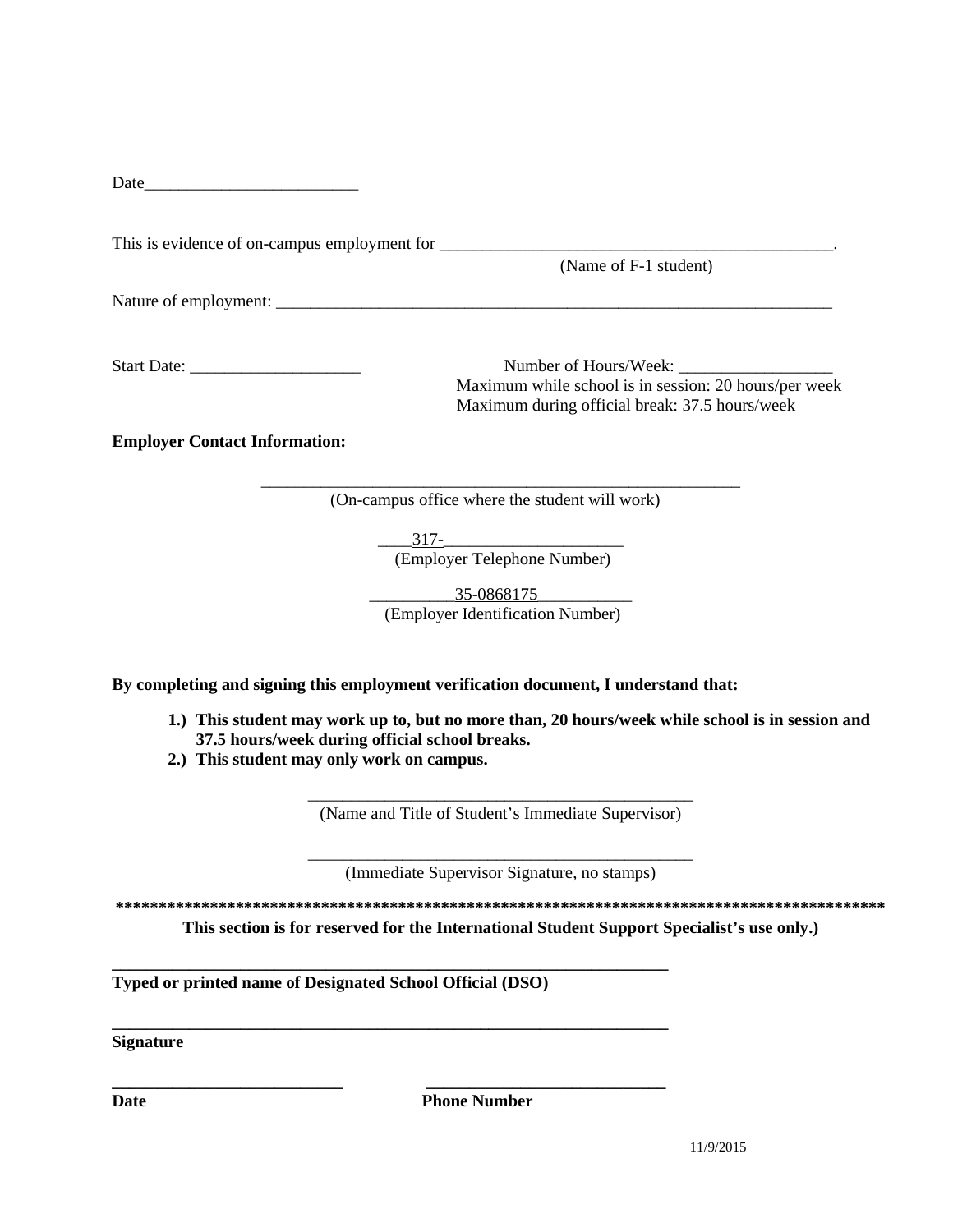# **HOW TO COMPLETE THIS APPLICATION**

Complete and sign this application LEGIBLY using ONLY black or blue ink on the attached or downloaded form using only  $8\frac{1}{2}$ " x 11" (or A4 8.25" x 11.7") paper.

GENERAL: Items on the form are self-explanatory or are discussed below. The numbers match the numbered items on the form. If you are completing this form for someone else, please complete the items as they apply to that person.

4. Show the month, day, and full (4 digit) year of birth; for example, "1998" for year of birth,

If you check "Legal Alien Not Allowed to Work" or "Other," you must provide a document from a 5. U.S. Federal, State, or local government agency that explains why you need a Social Security number and that you meet all the requirements for the government benefit. NOTE: Most agencies do not require that you have a Social Security number. Contact us to see if your reason qualifies for a Social Security number.

6., 7. Providing race and ethnicity information is voluntary and is requested for informational and statistical purposes only. Your choice whether to answer or not does not affect decisions we make on your application. If you do provide this information, we will treat it very carefully.

9.B., 10.B. If you are applying for an original Social Security card for a child under age 18, you MUST show the parents' Social Security numbers unless the parent was never assigned a Social Security number. If the number is not known and you cannot obtain it, check the "unknown" box.

13. If the date of birth you show in item 4 is different from the date of birth currently shown on your Social Security record, show the date of birth currently shown on your record in item 13 and provide evidence to support the date of birth shown in item 4.

16. Show an address where you can receive your card 7 to 14 days from now.

17. WHO CAN SIGN THE APPLICATION? If you are age 18 or older and are physically and mentally capable of reading and completing the application, you must sign in item 17. If you are under age 18, you may either sign yourself, or a parent or legal guardian may sign for you. If you are over age 18 and cannot sign on your own behalf, a legal guardian, parent, or close relative may generally sign for you. If you cannot sign your name, you should sign with an "X" mark and have two people sign as witnesses in the space beside the mark. Please do not alter your signature by including additional information on the signature line as this may invalidate your application. Call us if you have questions about who may sign your application.

# **HOW TO SUBMIT THIS APPLICATION**

In most cases, you can take or mail this signed application with your documents to any Social Security office. Any documents you mail to us will be returned to you. Go to https://secure.ssa.gov/apps6z/FOLO/fo001.jsp to find the Social Security office or Social Security Card Center that serves your area.